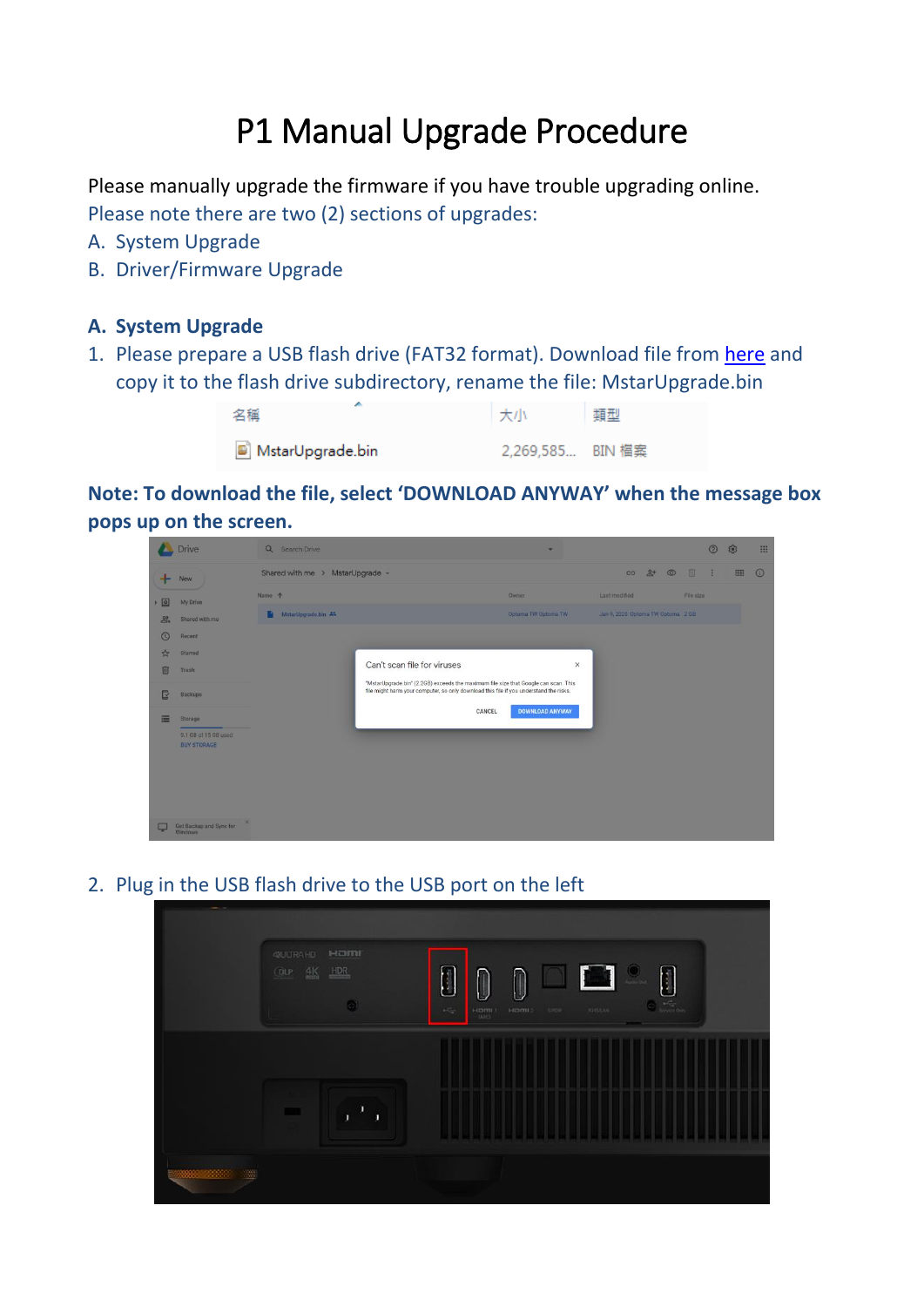3. Turn on the projector and the system upgrade will start automatically.



4. (a) Unplug the USB flash drive when seeing the Optoma logo on the screen. (Shown in the image on the left).

(b) Then the screen will show text "See more. Hear more." for around two (2) minutes to complete the upgrade. (Shown in image on the right)



5. Start setting up for the projector (Position/Language/Remote pairing/Network connection, etc.)